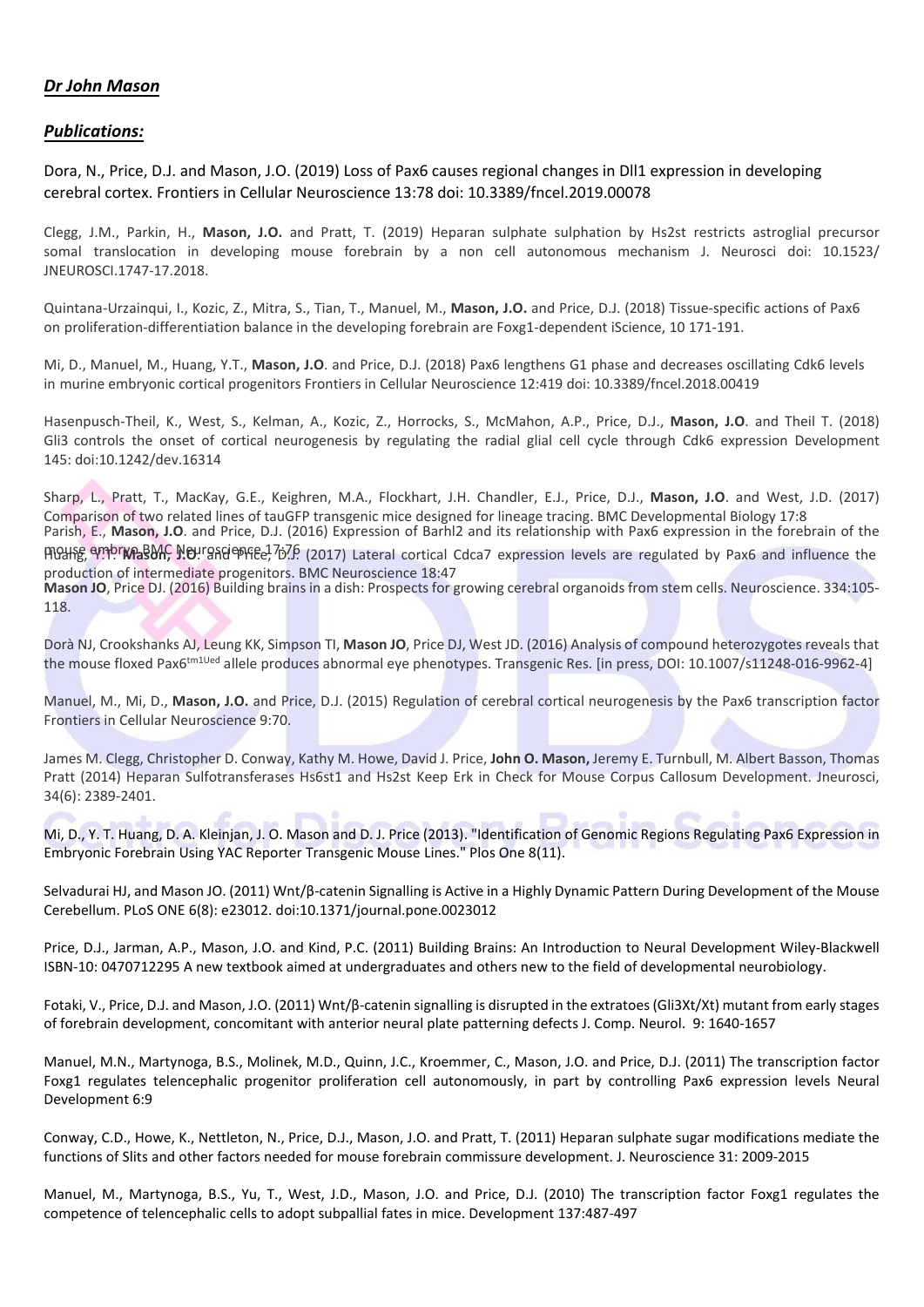Fotaki, V., Larralde, O., Zeng, S., McLaughlin, D., Nichols, J., Price, D.J., Theil, T. and Mason, J.O. (2010) Loss of Wnt8b has no overt effect on hippocampus development but leads to altered Wnt gene expression levels in dorsomedial telencephalon. Developmental Dynamics 239: 284-296

Simpson, T.I., Pratt, T., Mason, J.O. and Price, D.J. (2009) Normal ventral telencephalic expression of Pax6 is required for normal development of thalamocortical axons in embryonic mice Neural Development, 4:19

Ivaniutsin U, Chen Y, Mason JO, Price DJ, Pratt T (2009) Adenomatous polyposis coli is required for early events in the normal growth and differentiation of the developing cerebral cortex. Neural Development 4:3

Quinn J, Molinek M, Mason JO, Price DJ (2009) Gli3 is required cell autonomously for dorsal telencephalic cells to adopt appropriate fates during embryonic forebrain development. Dev Biol 327:204-215

Yu T, Fotaki V, Mason JO, Price DJ (2009) Analysis of early ventral telencephalic defects in mice lacking functional Gli3 protein. J Comp Neurol 512: 613-627

Fenby B, Fotaki V, Mason JO (2008) Pax3 regulates Wnt1 expression via a conserved binding site in the 5<sup>1</sup> proximal promoter. Biochim Biophys Acta 1779:115-121

Fotaki V, Price DJ, Mason JO (2008) Newly identified patterns of Pax2 expression in the developing mouse forebrain. BMC Developmental Biology 8:79

Nordin N, Li M, Mason JO (2008) Expression profiles of Wnt genes during neural differentiation of mouse embryonic stem cells. Cloning and Stem Cells 10:37-48

Manuel M, Georgala PA, Carr CB, Chanas S, Kleinjan DA, Martynoga B, Mason JO, Molinek M, Pinson J, Pratt T, Quinn JC, Simpson TI, Tyas DA, van Heyningen V, West JD, Price DJ (2007) Controlled overexpression of Pax6 in vivo negatively auto-regulates the Pax6 locus, causing cell-autonomous defects of late cortical progenitor proliferation with little effect on cortical arealization. Development 134:545-555

Fotaki V, Yu T, Zaki P, Mason JO, Price DJ (2006) Abnormal positioning of diencephalic cell types in neocortical tissue in mice lacking functional Gli3. Journal of Neuroscience 26: 9282-9292

Kleinjan DA, Seawright A, Mella S, Carr CB, Tyas DA, Simpson TI, Mason JO, Price DJ, van Heyningen V (2006) Long range downstream enhancers are essential for Pax6 expression. Developmental Biology 299: 563-581

Pinson J, Simpson TI, Mason JO, Price DJ (2006) Positive autoregulation of the transcription factor Pax6 in response to increased levels of either of its major isoforms, Pax6 or Pax6(5a), in cultured cells. BMC Developmental Biology 6: 25

Pratt T, Conway CD, Tian N, Price DJ, Mason JO (2006) Heparan sulphation patterns generated by specific heparan sulphotransferase enzymes direct distinct aspects of retinal axon guidance at the optic chiasm. Journal of Neuroscience 26: 6911-6923

Tyas DA, Simpson TI, Carr CB, Kleinjan DA, van Heyningen V, Mason JO, Price DJ (2006) Functional conservation of Pax6 regulatory elements in humans and mice demonstrated with a novel transgenic reporter mouse. BMC Developmental Biology 6: 21

MacKay GE, Keighren MA, Wilson L, Pratt T, Flockhart JH, Mason JO, Price DJ, West JD (2005) Evaluation of the mouse TgTP6.3 tauGFP transgene as a lineage marker in chimeras J Anatomy 206: 79-92

Martynoga B, Morrison H, Price DJ, Mason JO (2005) Foxg1 is required for specification of ventral telencephalon and region-specific regulation of dorsal telencephalic precursor proliferation and apoptosis Developmental Biology 283: 113-127

Pinson J, Simpson TI, Mason JO, Price DJ (2005) Regulation of the Pax6 : Pax6(5a) mRNA ratio in the developing mammalian brain BMC Developmental Biology 5: 13-18

Pratt T, Tian N, Simpson TI, Mason JO, Price DJ (2004) The winged helix transcription factor Foxg1 facilitates retinal ganglion cell axon crossing of the ventral midline in the mouse. Development 131: 3773-3784

Aubert J, Stavridis MP, O'Reilly M, Vierlinger K, Li M, Tweedie S, Ghazal P, Pratt T, Mason JO, Roy D, Smith AG (2003) Screening for mammalian neural genes via fluorescenceactivated cell sorter purification of neural precursors from Sox1-gfp knock-in mice. Proc Natl Acad Sci USA 100: 11836-11841